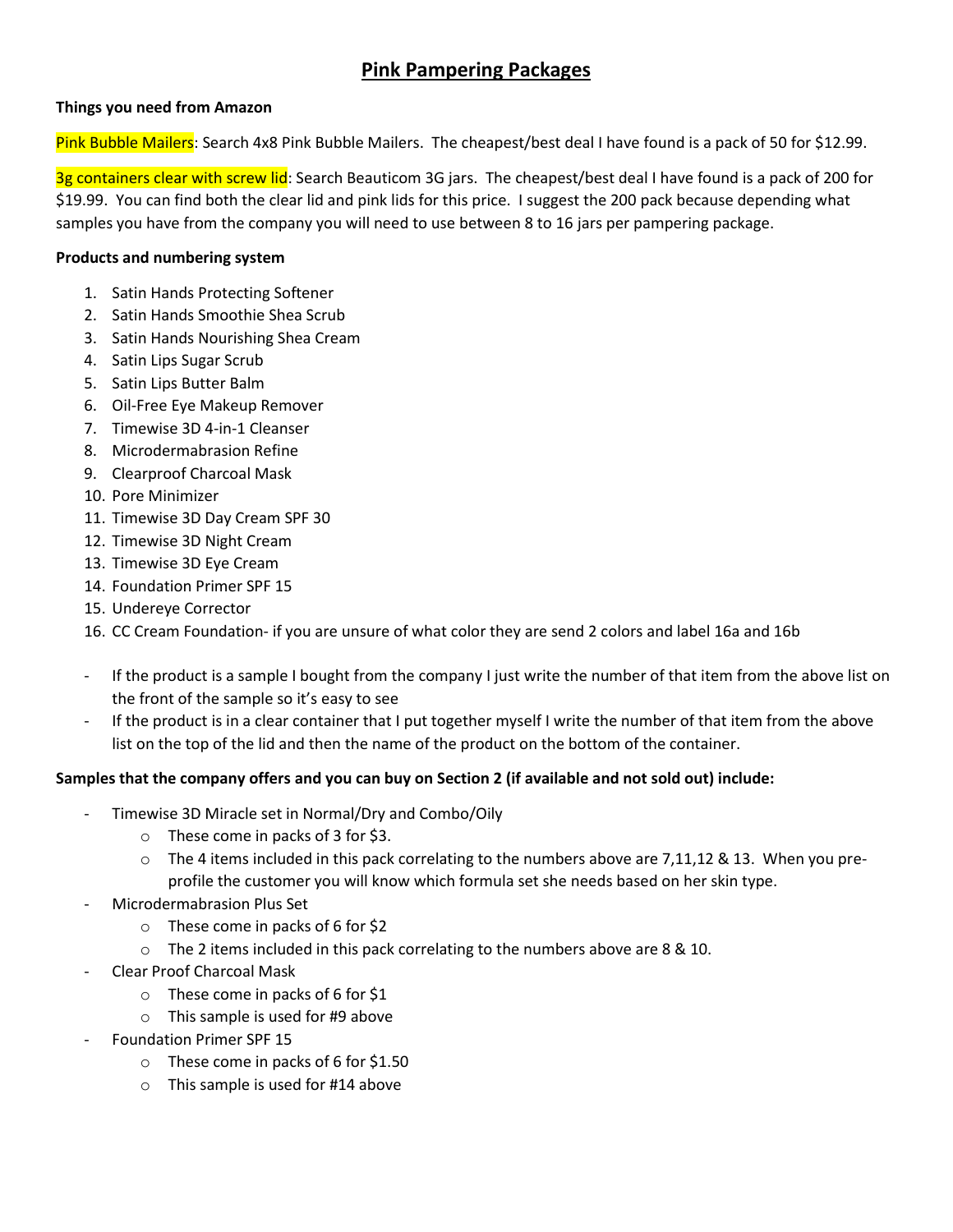## **Other Products/items that go in the pampering package but don't need numbering**

- Ultimate mascara sample- you can buy packs of 6 of these on section 2 as well for \$3
- Lip gloss sample- you can buy strips of 6 of these in different colors on section 2 as well for \$1.50
- 1 facial cloth- these come in the starter kit and then you can buy packs of 30 on section 2 for \$2.25
- 1 cotton round to use with eyemakeup remover
- Virtual Set Sheet- found in FB group under files

**See pictures below to help put your pampering packages together and if you have any questions feel free to ask your Sales Director**